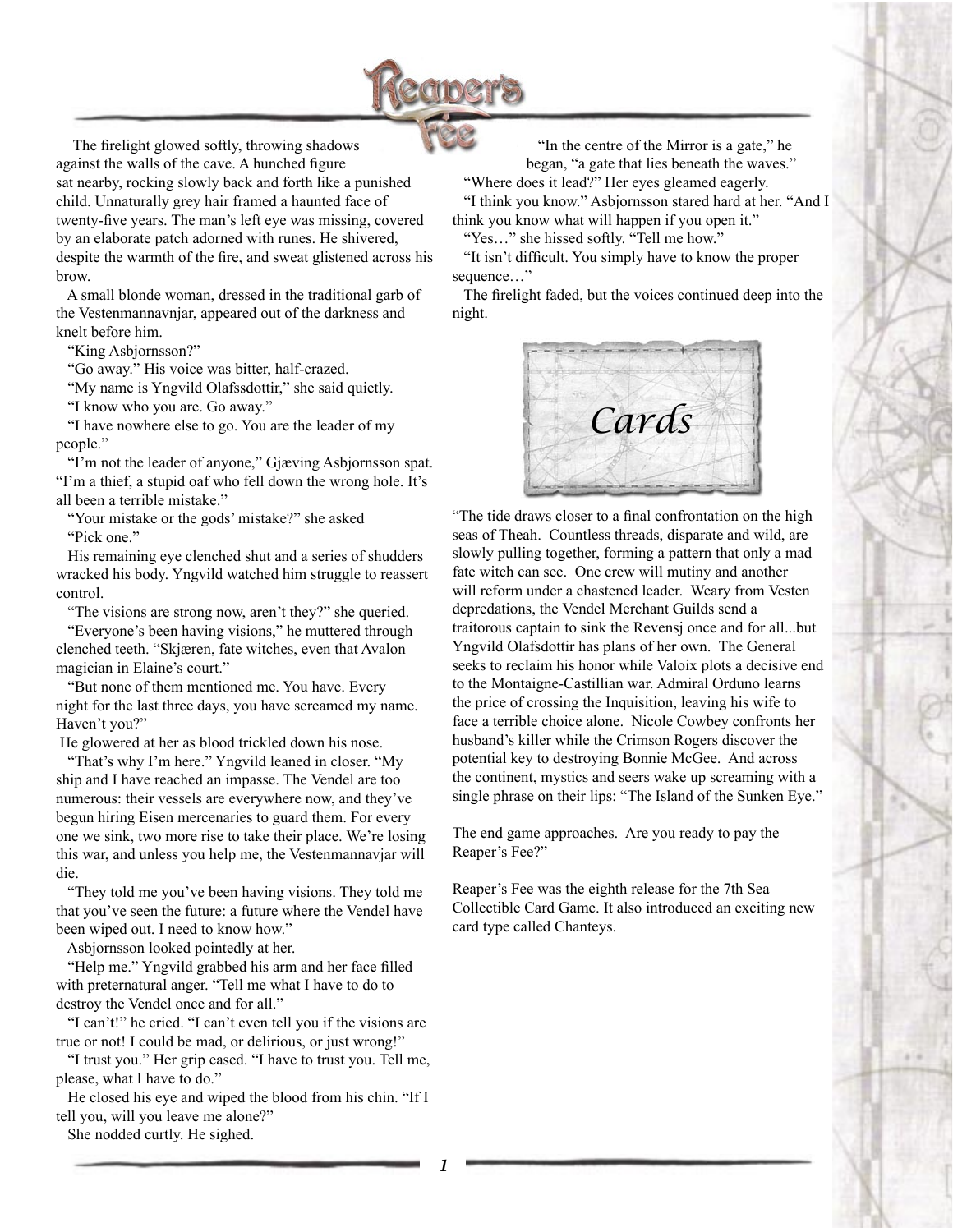# *Actions*

# **"All Hands on Deck!"** (U) -/- [D/p/t]

Tack your Captain or one of your Crew with the First Mate trait to play this card. Show your hand to your opponents. If you do not have any Crew in your hand, you may go through your deck and discard pile and get one Crew aligned to your Captain's faction. Reveal the Crew to your opponents, and place it in your hand. Shuffle your Deck.

*"I brought half a dozen Porte mages with me." Timothy grinned. "Think you can use them?"*

### **"Arm Yourselves!"** (U) -/- [D/p/t]

Tack your Captain or one of your Crew with the First Mate trait to play this card. Until the end of the turn, all of your Crew aligned to your Captain's faction inflict 2 extra Hits during Boarding Attacks. *"If you don't know how to use one of these, I suggest you leave now."*

#### **"Brace Yourselves!"** (U) -/- [S/d/p]

Tack your Captain or one of your crew with the First Mate trait to play this card. Until the end of the turn, whenever you are suffering hits, you suffer 2 fewer Hits (minimum 0).

*"Aim low. They thrive on pain, but they can't close if their legs don't work." -- Jorund Guttormson*

#### **"Look Lively, Men!"** (U) -/- [S/d/p]

Tack your Captain or one of your Crew with the First Mate trait to play this card. All of your Crew aligned to your faction gain +1 influence until the end of the turn.

*"Gentlemen, we are about to being an operation that will end this war once and for all. I trust you will perform accordingly." -- Admiral Valoix*

#### **"Man the Tops!"** (U) -/- [D/p/t]

Tack your Captain or one of your crew with the First Mate trait to play this card. Until the end of the turn, all of your Crew aligned to your Captain's faction gain +2 Sailing, until the end of the turn. *McCormick lept aboard the Strange Skies, Maggie and Mumbeley Peg in tow. Kheired-Din smiled. "Man the tops!" he called. "We have everything we need here."*

#### **"Prepare for the Worst!"** (U) -/- [S/d/p]

Tack your Captain or one of your Crew with the First Mate trait to play this card. All of your Crew aligned to your Captain's faction gain +1 to their Swashbuckling until the end of the turn.

*Gosse turned to his crew and pointed at the horrors before them. "The Knights understood what the Freighter was doing. Now you understand, as they do, as I do. Never forget it."*

#### **"To the Cannons!"** (U) -/- [D/p/t]

Tack your Captain or one of your crew with the First Mate trait to play this card. All of your Crew aligned to your Captain's faction gain +1 to their Cannon skill until end of the turn. *"Oh no! Ruthless military efficiency..." -- Mortimer Snuff*

#### **A Killer Revealed** (R) -/- [D/p/t]

Target another player's Ship with both a Heroic and Villainous Crew on Board. That ship suffers 7 hits. Target Ship's player may cancel this Action by discarding a Villainous Crew. *Lyin' John waited until the dead of night to kill Nicole -- only to find her ready at last to avenge her husband's murder.*

#### **Allende's Folly** (U) -/- [S/d/p]

Act: Target a Ship in this Sea with a tacked Brotherhood Captain on Board. Inflict 4 Hits on that Ship. Act: Tack one of your Crew to draw 1 card from your Deck.

*Chained in a tower on Caligari's Island, the former Pirate King now suffers the torments of the damned. It is only a matter of time before he breaks.*

### **At the Ready** (R) 2Ad/3Ad [S/d/p]

The other Ship in the Boarding may pay the cancel cost of this card. React: Play when you are entering a Boarding. Untack one of your Ship or Crew Attachments.

*"Vigilance is the only certain path to success." -- Kheired-Din*

### **Back It Up** (C) -/- [D/p/t]

React: Play when a player produces skill points (other than absorbing Hits) without tacking a crew. That player suffers 3 Hits. *"They only work when they have bullets in them." -- Cosette*

### **Called Away** (C) -/- [D/p/t]

Act: Target one of your non-Captain Crew in play. Place that Crew in your hand. Discard any cards attached to that Crew. Act: Target a tacked Crew with the No Attachments trait in this Sea. Pay 3 Influence to return the target crew to their owner's hand. *"Farewell, Amiral." leBeux waved his hand. "I wish I could say it's been a pleasure."*

#### **Claw of Thalusai** (C) 3Sw/- [D/p/t]

React: Play when you are suffering Hits. Attach this card to one of your Crew to suffer 3 fewer Hits. This card has the Hand Attachment. A Crew may not have more than 1 Hand Attachment. Whenever this Crew tacks to absorb Hits, this Crew absorbs 2 extra Hits.

*"I like mine better." -- Mumblety Peg*

#### **Dark Past** (R) 4In/- [S/d/p]

Target a Crew in this Sea. That Crew gains the Villainous trait until the end of the turn. The target's player may sink one of their Crew to cancel this action.

*"I saw you!" Nicole hissed in the dying light of the cabin. "I watched from the door while you shot my husband in cold blood!"*

#### **Fair Skies** (R) 3Ad/- [D/p/t]

Weather -- Target a Sea. During the Draw Cards Phase this turn, any player in target Sea may draw 2 extra cards from their deck. *"...and I hates me the days off..." -- Grousin' George*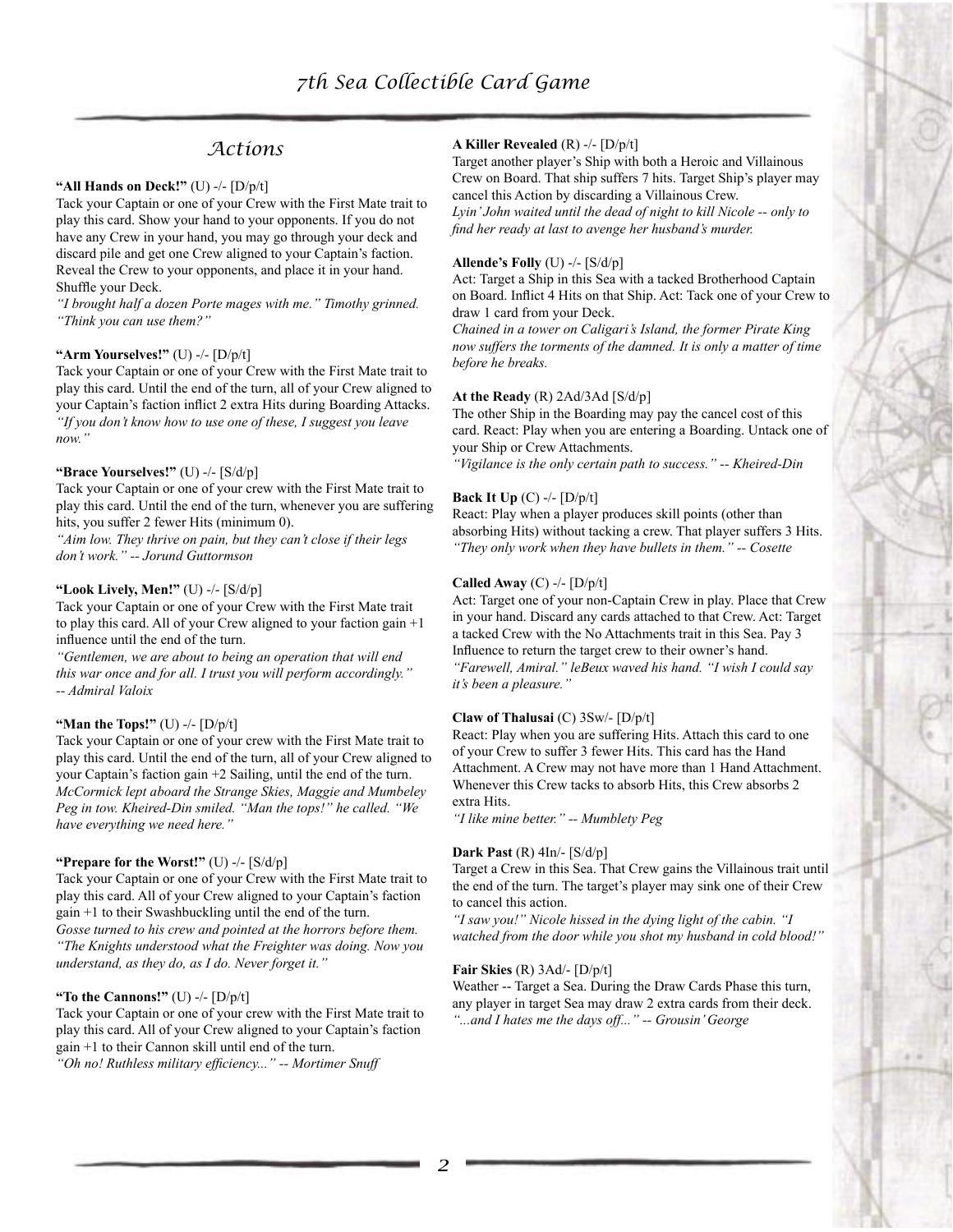### **Fate's Revenge** (R) -/- [S/d/p]

React: Tack your Captain when you are entering a Boarding as the Defender to untack all of your non-Captain crew. The attacker may also untack all of their non-Captain crew.

*Lucrezia landed like a cat on the nearest witch. "Not today, my darling," she hissed. "These Brotherhood poppets have things to do..."*

### **For the Greater Good** (R) -/- [D/p/t]

Target one of your Loyal Crew with the No Attachments trait. Target Crew gains +2 swashbuckling and +1 to each of their other skills until the end of the turn. Discard that Crew at the end of the Untack Phase this turn.

*Jacob's eyes widened at the sight of the final switch. "Theus preserve us...!"*

### **Foul Weather Ahead** (R) 2Ad/- [S/d/p]

Weather - Target a Sea. Until the end of the turn, Ships suffering Hits in that Sea, suffer 2 extra Hits.

*"I wouldn't want to be on the ocean tonight for all the wine in Vodacce."*

### **Gosse's Folly** (U) -/- [D/p/t]

Act: Target a Ship in this Sea with a tacked Gosse Captain on Board. Inflict 4 hits on that ship. Act: Tack one of your Crew to draw 1 card from your Deck.

*Dalia wrapped her arms around her master's shoulders. "Kheired-Din seeks an island which -- if you were to seize it -- would give you the power to torment Gosee for all eternity..."*

### **Hired Saboteurs** (C) 3In/5In [D/p/t]

Target a Ship with more than 2 Ship attachments. Target Ship's controller must discard one of their ship attachments. *"No, no! Short chopping motions! You're never going to be a world-class saboteur with a technique like that!"*

### **Hit to the Captain's Quarters** (R) -/- [D/p/t]

Unique -- React: Play this card when you are suffering Hits. Attach this card to your ship as a Damage Attachment to absorb 5 Hits. While this card is attached you may not untack your Captain during the untack phase and your Captain has -2 to all Skills (minimum 1). You may sink this Attachment by paying 4 Swashbuckling as an Action. You may not sink or discard this card with other card effects.

### **Hit to the Galley**  $(R)$  -/-  $[S/d/p]$

Unique -- React: Play this card when you are suffering Hits. Attach this card to your ship as a Damage Attachment to absorb 5 Hits. While this card is attached you must discard a card from your hand to play an Action card. You may sink this Attachment by paying 4 Swashbuckling as an Action. You may not sink or discard this card with other card effects.

*"Tell ze captain that his souffle has collapsed."*

### **Hit to the Main Mast** (R) -/- [D/p/t]

Unique -- React: Play this card when you are suffering Hits. Attach this card to your ship as a Damage Attachment to absorb 5 Hits. While this card is attached you may not use your "Free Move" and you are considered to have 10 less Sailing for Initiative. You may sink this Attachment by paying 4 Swashbuckling as an Action. You may not sink or discard this card with other card effects.

### **Hit to the Powder Room** (R) -/- [D/p/t]

Unique -- React: Play this card when you are suffering Hits. Attach this card to your ship as a Damage Attachment to absorb 6 Hits. While this card is attached your hand size is reduced by 3 (minimum 0). You may sink this Attachment by paying 4 Swashbuckling as an Action. You may not sink or discard this card with other card effects.

### **Hold Your Ground** (C) -/3Sw [S/d/p]

The other Ship in the Boarding may pay the cancel cost of this card. React: Play instead of performing a Boarding Attack. Until the end of the Boarding , Boarding Attacks inflict 1 fewer Hit (minimum 0).

*"Ye want this ship? All ye gotta do is get by ME."*

### **It Doesn't Matter** (C) -/- [D/p/t]

React: Play when a Boarding ends. The players involved with that Boarding must discard their hands and draw 7 new cards. *"Castillians... Montaigne... it doesn't matter. They all die just the same." -- Timothy le Beau*

### **Javier's Mistake** (R) -/- [S/d/p]

You may only play this card if you have a Villainous Captain. React: Sink a Crew aligned to your Captain's Faction when you are paying an Adventuring cost to produce 3 Adventuring. *"Yes," Reis nodded, looking at the Key. "That is a brilliant plan, Javier." Without warning, he rammed his scythe into the young man's chest. "And now that I have it, I don't need you."*

### **Line and Winch** (C) 2Sw/- [S/d/p]

React: Play when you are paying Sailing cost of an action that begins a Boarding to produce 4 Sailing.

*"He can reel in a brigantine like a load of mackerel." -- Arturo Rodriguez*

### **Orduno's Folly** (U) -/- [S/d/p]

Act: Target a Ship in this Sea with a tacked Castillian Captain on Board. Inflict 4 Hits on that Ship. Act: Tack one of your Crew to draw 1 card from your Deck.

*"Sign the condemnation, Margaretta." Enrique nearly wept. "Denounce me to the world, or they will burn you as well."*

## **Prosperous Ventures** (R) -/4In [S/d/p]

Any player may pay the cancel cost of this card. Until the end of the turn, all Crew with one or more completed Adventures attached, gain +1 Influence.

*"For the money you're paying, mein freunde, I'll follow Guttormson, the Merchant's Guild, and Legion himself!"*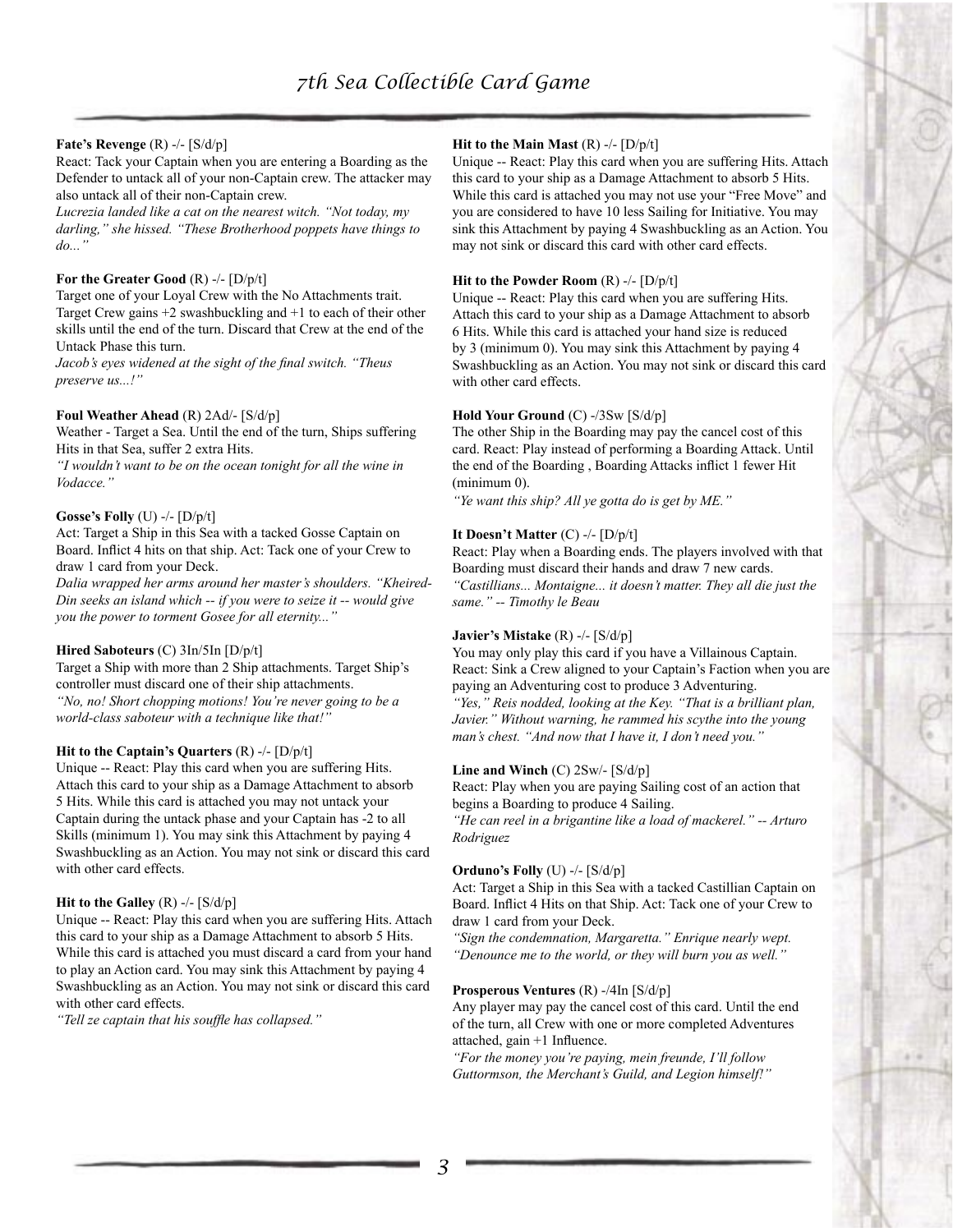### **Tear their Sails** (R) 4Sw/3Sw [D/p/t]

React: Play this card instead of performing a Boarding Attack to attach this card to the opposing, target Ship as a Damage Attachment. While attached, the Ship's player draws 1 fewer card after each round of a Boarding (minimum 1). Any player in this Sea may sink this card by paying 3 Swashbuckling as an action. This card may not be sunk or discarded with other card effects.

### **The Black Freighter's Folly** (U) -/- [D/p/t]

Act: Target a Ship in this Sea with a tacked Black Freighter captain on board. Inflict 4 Hits on that Ship. Act: Tack one of your Crew to draw 1 card from your Deck.

*"Thomas was the last, you butcher," Gosse whispered. "By all that's holy, I swear Thomas was the last."*

### **The Corsair's Folly** (U) -/- [D/p/t]

Act: Target a Ship in this Sea with a tacked Corsair's captain on board. Inflict 4 hits on that ship. Act: Tack one of your Crew to draw 1 card from your Deck.

*Kheirid-Din ordered other Corsair vessels to scour the seas for his wayward pilot. Ernesto made them regret it.*

### **The Explorer's Folly** (U) -/- [S/d/p]

Act: Target a Ship in this Sea with a tacked Explorer's captain on board. Inflict 4 hits on that ship. Act: Tack one of your Crew to draw 1 card from your Deck.

*In a flash, McCormick grabbed Maggie and put his sword to her throat. "You mutinous dogs!" he snarled, backing towards Kheired-Din's rowboat. "May you burn in Legion's flames!"*

### **The General's Plan** (R) -/- [D/p/t]

Act: Target a Sea Attachment in this or an adjacent Sea. Tack the Attachment.

*The General and his crew chart a treacherous course up El Rio de Delia, surrounded by Castillian cannon and Montaigne picket lines. At the end of their journey lies the mightiest fortress in Theah... and the execution site of Enrique Orduno.*

### **The Kire's Pen** (R) 1Ad/- [D/p/t]

React: Play when another player is putting a Chantey into play. That Chantey does not enter play and is discarded. Any Chantey already in play remains in play.

*"For six months, the Kire has endured this confinement. The Kire's next chapter shall be written in freedom."*

### **The Rogers' Folly** (U) -/- [S/d/p]

Act: Target a Ship in this Sea with a tacked Crimson Roger captain on board. Inflict 4 hits on that ship. Act: Tack one of your Crew to draw 1 card from your Deck.

*"You're afraid of her, aren't you? You're afraid of what she can do." Javier held up the Setine Key for his captain to see. "What if I told you that I have a way to even the odds? What if I told you, I have a way to make you immortal..."*

### **The Sea Dog's Folly** (U) -/- [S/d/p]

Act: Target a Ship in this Sea with a tacked Sea Dogs captain on board. Inflict 4 hits on that ship. Act: Tack one of your Crew to draw 1 card from your Deck.

*Lyin' John's betrayal struck at the heart of the crew's moral. Who could they trust if one of their own acted against them?*

### **The Unrelenting Depths** (C) 4Ad/3Ad [D/p/t]

Weather -- Any player may pay the cancel cost of this card. Untack one of your Sea Attachments.

*They call it Cabora, the Island of the Sunken Eye. It has lain beneath the waves for untold milennia, but now, something has begun to stir...*

### **The Vestenmannavnjar's Folly** (U) -/- [D/p/t]

Act: Target a Ship in this Sea with a tacked Vesten captain on board. Inflict 4 hits on that ship. Act: Tack one of your Crew to draw 1 card from your Deck.

*"I find this intensely unpleasant." Jorund smiled as he slid the knife deeper. "Please tell me where your captain is headed, so we can both move on to less troublesom activities."*

### **The Witches Return** (C) -/- [S/d/p]

Target and sink a Chantey in play to draw 1 card from your deck. *With the Inquisitor looking on, the witches drew their shears and formed a circle around the two men.. "If you wish to find Allende so badly, my pets, we can arrange for you to join them..."*

### **Valoix's Folly** (U) -/- [S/d/p]

Act: Target a Ship in this Sea with a tacked Montaigne captain on board. Inflict 4 hits on that ship. Act: Tack one of your Crew to draw 1 card from your Deck.

*"I don't care who he inspired to desert. You shall take no action against the General," Rosamonde sniffed. "He still has my favor... and I am still far closer to the l'Empereur than you."*

# *Crew*

**"Butcher" Pinchot** (R) Crimson Rogers 6I

C:1 S:0 A:1 I:2 Sw:2 [P/c/t]

Experienced \* Unique \* Loyal \* Villainous \* "Butcher" does not count toward your Crew Maximum. React: Tack "Butcher" when another Ship in this Sea is suffering Hits. That Ship suffers 2 additional Hits.

*"Did you say the man's name was Fox? Where might I find him?"*

### **"Cat's Claw" Fornier** (U) Black Freighter 3I

C:0 S:2 A:0 I:0 Sw:1 [P/c/t]

Loyal \* No Attachments \* Skeletal \* React: Discard Fornier when you are paying your Ship's Move Cost to attempt a Boarding. The cost to cancel that Boarding is increased by 2. *There's a reason they lock him down there.*

**"Long Tall" Harry** (R) Sea Dogs 8I C:1 S:3 A:2 I:2 Sw:2 [P/c/t] Experienced \* Unique \* Loyal \* Topman \* React: Once per turn, sink up to three cards from your hand when your Ship attempts to start a Boarding; the cancel cost of the boarding is increased by 2 for each card sunk.

*"I don't know how it works, but the horizon looks clear as a bell from here."*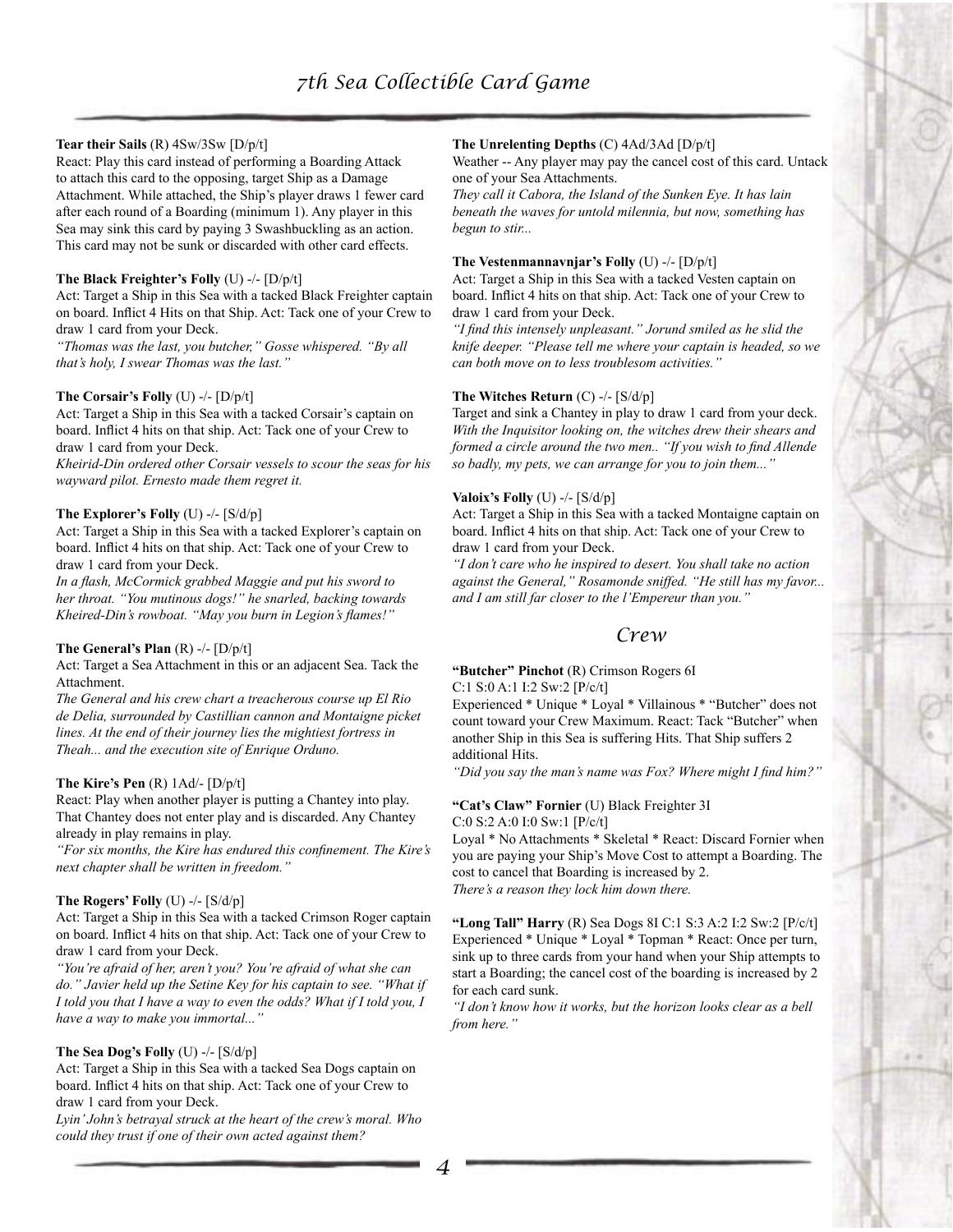## **"Pincushion" Paolo** (C) Brotherhood 3I

C:0 S:2 A:0 I:0 Sw:3 [P/c/t]

Item \* Crew Attachments being attached to Paolo with the word "Earring" in the title have their skill cost reduced by 4 (minimum 0).

*"Yes. They hurt."*

### **"Scorchmark" Van Hoffman** (C) Unaligned 4I

C:0 S:3 A:0 I:1 Sw:2 [P/c/t]

React: Tack "Scorchmark" when he enters play to sink a Ship Attachment in this Sea.

*"Fire-fire-fire-fire-fire-fire-fire-FIRE-FIRE!!!"*

### **Aleen Van Ostrand** (C) Vesten 4I C:0 S:4 A:0 I:1 Sw:2 [P/c/t] Attachment cards with the Item trait being attached to Aleen have their skill cost reduced by 2 (minimum 0)

*"The Vendel work hard, and because we succeed, our countrymen despise us. We're not greedy; we don't live for money. We simply believe that effort should be rewarded."*

### **Andrei Levovich** (U) Crimson Rogers 6I

C:2 S:0 A:3 I:1 Sw:3 [P/c/t]

Experienced \* Unique \* Swordsman +1 \* React: Once per turn, untack Andrei after you suffer and absorbed all of the Hits from a Cannon Attack.

*"He tore it apart with his bare hands. While it was swallowing him." - Julius Caligari*

### **Bardo Murillo** (C) Castille 5I C:0 S:2 A:2 I:0 Sw:3 [P/c/t]

React: Tack Bardo instead of performing a Boarding Attack to tack a non-Captain Crew on the other Ship.

*"The mancatcher is painful, but considerably more humane. I have yet to lose a single opponent to its embrace."*

**Berserkers** (C) Corsairs 3I C:0 S:0 A:3 I:0 Sw:2 [P/c/t] Captive \* No Attachments \* React: Tack and sink the Berserkers instead of performing a Boarding Attack. If you are the Attacker, the Defender suffers 4 Hits.

*For some reason. Ernesto did not trust them enough to free them during his escape.*

**Bethesda Quinn** (C) Unaligned 4I C:0 S:0 A:1 I:0 Sw:2 [P/c/t] Swordsman +2 \* Bethesda does not tack after conducting a Boarding Attack where a Crew with an Influence cost less than 3 was sunk.

*"The more they ogle, the easier it is to cut them to pieces."*

**Carlos Altenar** (R) Castille 6I C:1 S:2 A:0 I:1 Sw:3 [P/c/t] Experienced \* Unique \* Loyal \* Villainous \* Swordsman +2 \* Act: Once per turn, sink one of your Holy Crew to untack your Captain.

*"Margaretta is too good to turn on you Inquisition scum. I'm not."*

**Catwulf Vogt** (U) Montaigne 5I C:3 S:0 A:1 I:0 Sw:3 [P/c/t] Unique \* Gunner \* React: Tack Cathwulf instead of performing a Boarding Attack to inflict 3 Hits on the other Ship in the Boarding. *"Kirk mathematicians are the best in the world. Would you like a practical demonstration?"*

**Deck Hands** (C) Unaligned 1I C:0 S:0 A:0 I:0 Sw:1 [P/c/t] No Attachments \* When hiring Deck Hands, you may discard a card from your hand to reduce Deck Hands' Influence cost to 0. *They came highly recommended.*

**Dorf Klinderhoff** (R) Sea Dogs 6I C:1 S:3 A:1 I:0 Sw:2 [P/c/t] Experienced \* Unique \* Loyal \* Dorf does not count against your crew maximum. Act: Tack Dorf to sink a Damage Attachment attached to your Ship (ignoring the card effects restrictions). *"I'd welcome the Rogers at this point. Anything beats waiting and wondering."*

**Dupre and Hans** (R) Gosse 6I C:0 S:4 A:2 I:0 Sw:3 [P/c/t] Experienced \* Unique \* Loyal \* Topman \* React: Once per turn, immediately after all of the Hits inflicted by Dupre and Hans during a Boarding Attack are absorbed, discard a card from your hand to inflict 2 Hits on the other Ship in the Boarding. *"Gotcha!" Dupre snagged his friend's wrist as Hands plummeted helplessly towards the street below.*

**Eisen Mercs** (C) Vesten 3I C:0 S:0 A:1 I:0 Sw:2 [P/c/t] No Attachments \* Eisen Mercs inflict 2 extra Hits during Boarding Attacks for each other Crew you have on Board with the title "Eisen Mercs".

*Veterans of the War of the Cross. Olafssdottir and her crew hold few terrors for men such as these.*

**Elena Agnelli** (C) Crimson Rogers 4I C:1 S:0 A:0 I:2 Sw:1 [P/c/t] Villainous \* Fate 1 \* If Elena is discarded or sunk, you must discard another of your non-Captain Crew.

*"For the right price, I can help you, Captain Reis. Whom exactly do you wish to find?"*

### **Erich Carlberg** (U) Vesten 6I C:0 S:2 A:1 I:3 Sw:3 [P/c/t] Unique \* Swordsman +1 \* Your Crew with the title "Eisen Mercs" absorb 2 extra Hits when tacking to absorb Hits.

*"My men are beyond reproach and obey me as they would their father. We have signed a contract, Herr Guttormson, and will honor it unto death."*

### **Felipe Jose de Granjero** (R) Castille 7I

C:0 S:2 A:3 I:3 Sw:3 [P/c/t]

Experienced \* Unique \* Loyal \* Swordsman +3 \* Act: Discard Felipe to target a Ship two or more Seas away. Move that Ship 1 Sea towards your Ship.

*"Margaretta asked him to deliver a message to the one man who could save her husband."*

### **Fyddych O'Bannon** (C) Castille 4I C:0 S:4 A:0 I:0 Sw:1 [P/c/t] Loyal \* Glamour 1

*The son of a Castillian noblewoman and Mad Jack O'Bannon. Fyddych is a bright young sailor. But like his father, trouble follows wherever he goes.*

**Gina "the Jackal"** (U) Unaligned 5I C:0 S:0 A:3 I:3 Sw:1 [P/c/t] Unique \* No Attachments \* Act: Once per turn, target an Item Attachment on one of your Crew. Attach the Item to another of your Crew.

*"Grab my hand! Theus, I hope you're not as heavy as you look!"*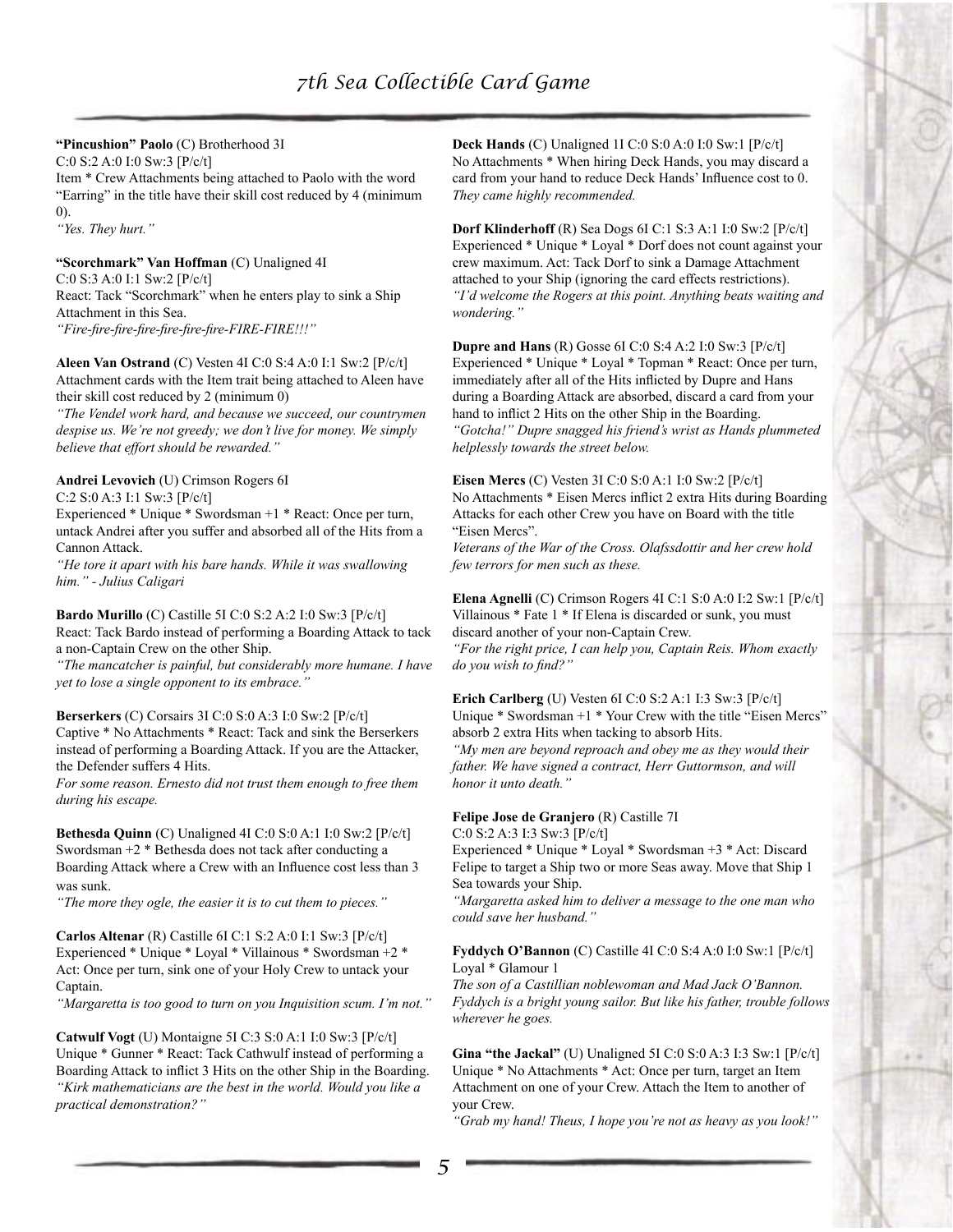**Grigorii Popvich** (U) Brotherhood 5I C:2 S:0 A:1 I:0 Sw:2 [P/c/t] Gunner \* Loyal \* Pyeryem 1 \* When Grigori tacks to absorb Hits, he absorbs 2 extra Hits. React: Tack Grigori when you are entering a Boarding as the Attacker to inflict 2 Hits on the other Ship in the Boarding.

*"The Gaius was... less than pleased with my recent activities. A long sea journey seemed the prudent course of action."*

**Gris Hallisdottir** (R) Vesten 8I C:0 S:0 A:3 I:3 Sw:1 [P/c/t] Experienced \* Unique \* Loyal \* Laerdom 2 \* React: Discard Gris when a player attempts a Boarding with your Ship to cancel that Boarding attempt.

*Her powers grow with each passing day. In time, they may even surpass Yngvild's.*

### **Gustolph Hirsch** (R) Corsairs 6I

C:0 S:0 A:2 I:2 Sw:2 [P/c/t]

Experienced \* Unique \* Loyal \* Villainous \* When Gustolph tacks to produce Influence to hire a Captive Crew, he produces 3 extra Influence. React: Tack Gustolph immediately after you tack a Captive Crew to untack that Crew.

*"Come now, effendi! Surely slaves such as these can fetch more than a measly thousand dinars?"*

### **Henry the Clockmaker** (C) Unaligned 6I

C:0 S:3 A:4 I:0 Sw:1 [P/c/t]

When hiring Henry you may pay 4 Adventuring to reduce Henry's Influence cost to 0.

*"I don't know where the nickname came from. I can barely tell time."*

**Inquisitor Bascalle** (F) Castille 8I C:0 S:0 A:2 I:5 Sw:2 [P/c/t] Experienced \* Unique \* Loyal \* First Mate \* Holy \* Villainous \* Act: Tack Bascalle to give all of your other Holy Crew in play +2 to all of their skills that are greater than 0, until the end of the turn. *"I applaud the condemnation of your heretical husband, Senora Orduno. Of course, I should stay on board... to ensure your deeds remain pious."*

### **Isabeau Dubois du Arrent** (R) Montaigne 6I

C:1 S:3 A:3 I:2 Sw:2 [P/c/t]

Experienced \* Unique \* Loyal \* React: Once per turn, discard a card from your hand instead of performing a Boarding Attack to inflict 2 Hits on the other Ship in the Boarding.

*"The General asked me if I thought I could fire a blooded coin over a four story building. Isn't that the oddest question you've ever heard?"*

**Jacob Faust** (R) Explorers 7I C:2 S:0 A:4 I:2 Sw:3 [P/c/t] Experienced \* Unique \* Loyal \* Heroic \* Swordsman +1 \* Act: Target one of your Adventures in an adjacent Sea and discard Jacob to move your Ship to that Sea. The Adventuring cost to complete the target Adventure is reduced by 4 (minimum 0) until the end of the turn.

*"Poking around in the Prince's basement? We have a tower cell for spies like you."*

**Jaime Espejo** (U) Castille 5I C:1 S:2 A:1 I:1 Sw:3 [P/c/t] Unique \* React: Tack Jaime after you have completed a Boarding with another player. The other player must discard his hand and draw 7 new cards.

*"NO LIFEBOATS!!! NO ONE LEAVES THIS SHIP ALIVE!!!"*

**Jamie Sices du Sices** (U) Corsairs 4I C:0 S:2 A:1 I:0 Sw:2 [P/c/t] Captive \* Rower \* No Attachments \* React: Tack and sink Jaime when you are being targeted with an action that will begin a Boarding with your Ship to cancel that action. The player that attempted the action must sink two cards from their hand. *"When do they serve the cocktails?"*

**Jelena** (C) Explorers 4I C:0 S:4 A:1 I:0 Sw:2 [P/c/t] All completed Adventures attached to Jelena that provide skill bonuses provide an additional +1 to the appropriate skill. *"Sorry. Wrong festering pit."*

**Joris Hartig** (C) Vesten 4I C:0 S:0 A:2 I:1 Sw:2 [P/c/t] Joris produces 2 extra Influence when paying Influence to hire an Unaligned Crew.

*"I find Guttormson excreble, but it takes a butcher to destroy a butcher. Better Olafsdottir lying dead than some poor merchant and his family."*

**Josette Quadros** (C) Castille 3I C:0 S:2 A:0 I:0 Sw:2 [P/c/t] Holy \* Swordsman +2 \* Your Captain absorbs 1 extra Hit when tacking to absorb Hits.

*"Though I did not wish it, Theus has taken me from the front and placed me on board ship. I shall endeavor to perform His will from here."*

**Ketty Tappan** (C) Vesten 5I C:0 S:4 A:1 I:1 Sw:2 [P/c/t] Act: Tack Ketty to move 1 of you Ally cards to this Sea. *"Best ship's wheel I've ever made. 500 Guilders and it's yours."*

**Kitka Maritova** (C) Gosse 4I C:0 S:2 A:0 I:1 Sw:3 [P/c/t] Pyeryem 1 \* Act: Tack to discard an Ally card attached to this Sea. *"Do not depend upon animals to protect you from me. My ties to them extend far deeper than yours."*

**Lucrezia** (R) Brotherhood 5I C:0 S:0 A:2 I:0 Sw:2 [P/c/t] Experienced \* Unique \* Loyal \* Fate 1 \* React: Sink a Knack Attached to Lucrezia when paying a cancel cost to reduce the cost by 3 (minimum 0).

*"Alesio didn't know Allende's fate after his betrayal. But I do..."*

**Master Allen Trel** (R) Vesten 6I C:0 S:0 A:0 I:4 Sw:2 [P/c/t] Unique \* No Attachments \* Villainous \* Your Ship Attachments with the title "Treasure Hold" do not count against your Crew Maximum. Your Captain has 2 less Influence (minimum 1) while Master Allen is in play. If Master Allen is sunk or discarded, all of your Treasure Holds in play are discarded.

*The head of the Sailors' Guild. He supposedly handpicked Guttormson for the job.*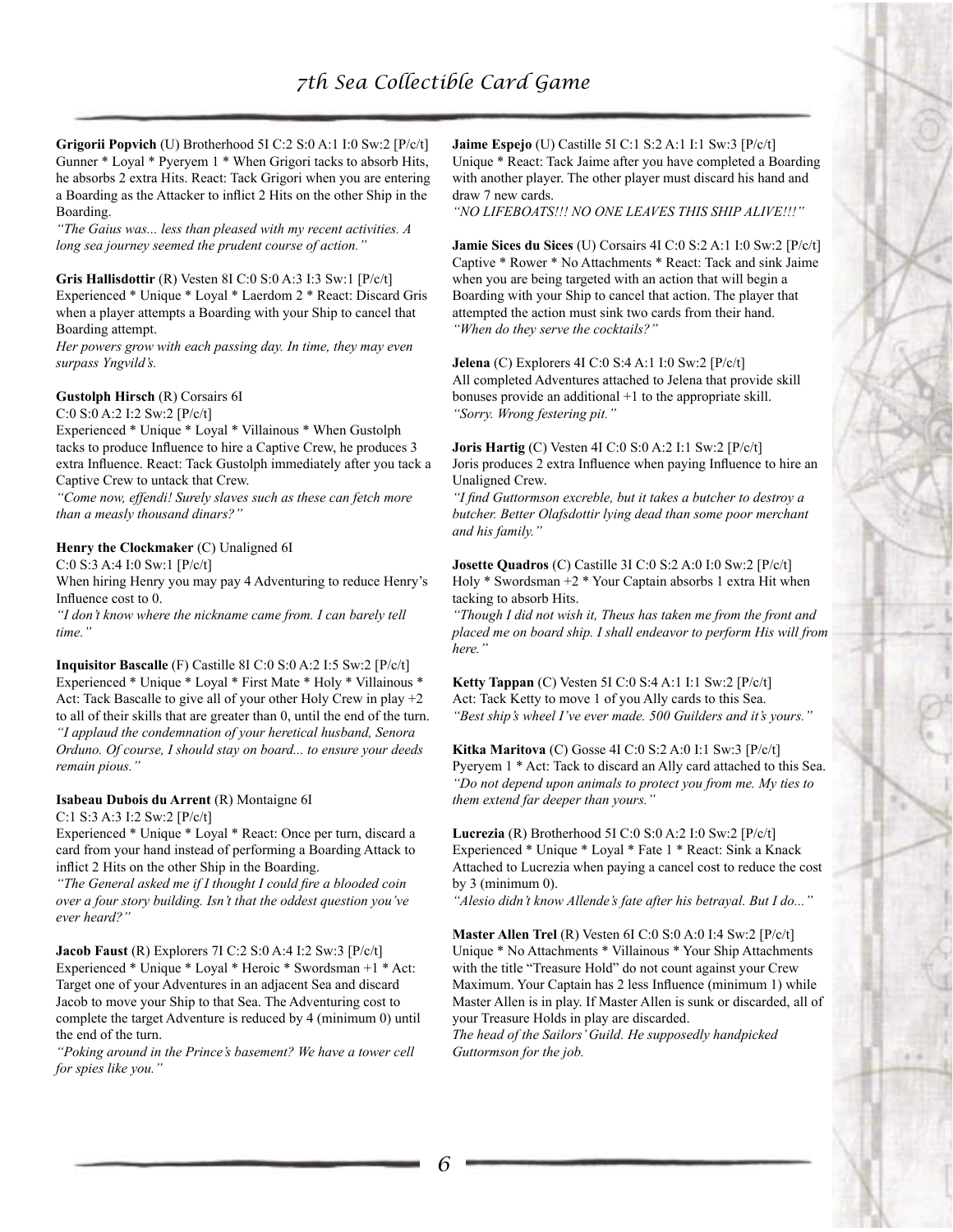# **Miguel Sandoval de Castillo** (U) Castille 7I

C:1 S:2 A:3 I:0 Sw:3 [P/c/t]

Unique \* Swordsman +2 \* React: Once per turn, immediately before the Attacker in a Boarding performs a Boarding Attack, the opposing player in the Boarding must target one of their Crew. Play a card from your hand as a Boarding Attack to begin a Duel between Miguel and the targeted Crew.

*Sandoval's Guard has departed - all save Miguel.*

**Morgause Mercuri** (C) Unaligned 5I C:3 S:0 A:2 I:0 Sw:2 [P/c/t] Gunner \* When hiring Morgause you may pay 3 Cannon to reduce Morgause's Influence cost to 0.

*"My parents tried to make me marry a man like you. Do you want to know what I did, or shall I just shoot you?"*

**Nodar the Falcon** (U) Explorers 5I C:1 S:1 A:2 I:0 Sw:2 [P/c/t] Unique \* Pyeryem 1 \* React: Tack Nodar immediately after the Untack Phase to target a Sorcerer in this Sea. Tack that crew and all Sorcery Knacks attached to that Crew.

*"Nothing compares to a sunrise from the highest tower in Pavtlow."*

**Orf Helfir** (F) Vesten 8I C:0 S:4 A:2 I:2 Sw:3 [P/c/t] Experienced \* Unique \* Loyal \* First Mate \* Villainous \* Swordsman +2 \* React: Tack Orf when a player in this Sea hires a Crew. Play a card from your hand as a Boarding Attack to begin a Duel between Orf and that Crew. *"To kill Yngvild, you have to think like Yngvild"*

**Padre Alfonso** (R) Castille 6I C:0 S:0 A:2 I:3 Sw:3 [P/c/t] Experienced \* Unique \* Loyal \* Holy \* Villainous \* React: Tack Alfonso when another Ship in this Sea is suffering Hits. When Crew on that Ship tack to absorb these Hits, they only absorb an amount of Hits equal to their printed Swashbuckling. *"The Church is Theus, my lady. The sooner you accept that, the happier you'll be."*

**Pepin** (R) Montaigne 9I C:0 S:0 A:1 I:2 Sw:1 [P/c/t] Experienced \* Unique \* Loyal \* React: Tack Pepin, immediately before performing an Action, to untack any card in play. *"His heart is as noble as ever. If only his Admiral were worthy of that nobility." - The General*

**Percis d'Cassell** (C) Montaigne 5I C:0 S:0 A:0 I:3 Sw:1 [P/c/t] Act: Tack Percis to target one of your Ally cards up to 2 Seas away. Move your Ship to the same Sea as the Ally card. *"San Cristobal, eh? I might be able to make its harbor a little less perilous for you..."*

**Pounder** (C) Corsairs 3I C:0 S:2 A:0 I:1 Sw:2 [P/c/t] No Attachments \* Captive \* Heroic *With so many missing rowers, those who remained had to labor twice as hard.*

### **Renfeld Throckmorton** (U) Unaligned 5I

C:2 S:4 A:0 I:1 Sw:2 [P/c/t]

Topman \* Unique \* Act: Tack Renfeld and another of your Crew to untack your Ship.

*"No one ever noticed me - watching, hiding remembering. Thank the Prophets people pay for such skills."*

#### **Riant Gaucher** (R) Crimson Rogers 8I C:2 S:4 A:3 I:2 Sw:3 [P/c/t]

Experienced \* Unique \* Loyal \* Villainous \* Riant has +4 Influence while you have 3 or more Crew in your Sunk Pile. *His cruelty is as sharp as ever, but he has tempered his violent outbursts with a predator's cunning. The quiet shift has not escaped his captain's attention.*

**Roberta Estrada** (R) Brotherhood 5I C:2 S:3 A:3 I:0 Sw:2 [P/c/t] Heroic \* Unique \* Loyal \* React: Tack Roberta when a player in this Sea performs an Action that sinks one of their own Crew. That player must sink an additional Crew or that Action is canceled (and the first Crew remains sunk).

*"I was with Allende when we stormed the walls at la Bucca. Tell me how I can free him and it will be so."*

**Rupella Lagrippe** (U) Unaligned 5I C:0 S:0 A:0 I:1 Sw:2 [P/c/t] Unique \* No Attachments \* Act: Tack Rupella to untack one of your Crew with the First Mate trait. *"Don't worry about it sir. I'll take care of it. Really."*

### **Sergeant Benitez** (U) Black Freighter 7I

C:1 S:0 A:0 I:2 Sw:2 [P/c/t]

Loyal \* No Attachments \* React: Tack one of your Skeletal Crew when suffering Hits to reduce the number of Hits by 1. *"I think he lost it in the war, but it's not like we can ask him."*

## **Svein Hegge Hjermstad** (U) Vesten 5I

C:0 S:4 A:0 I:1 Sw:1 [P/c/t]

Unique \* Laerdom 1 \* Act: Tack Svein to target a Ship in this Sea. Sink the top card of your deck and the top card of the target's deck. *Another Vesten turncoat, he cannot leave Kirk except under heavy guard.*

**Torvo Espada** (R) Gosse 10I C:0 S:0 A:3 I:2 Sw:5 [P/c/t]

Experienced \* Unique \* Loyal \* Heroic \* Swordsman +4 \* Torvo may not have more than 1 copy of an Swordsman Knack attached. The Influence cost to attach Swordsman Knacks to Torvo is 2 less (minimum 0).

*"Philip's quest must come before mine. We can only correct one injustice at a time."*

**Ulfied Jansson** (C) Sea Dogs 4I C:0 S:3 A:1 I:1 Sw:2 [P/c/t] Laerdom 1 \* Act: Tack Ulfied to inflict 2 Hits on a Ship in this Sea. If you are in the Trade Sea, Reacts may not be played in reaction to suffering these Hits.

*"We're not all obsessed with vengeance. I live my life as I choose, and neither Vendel nor Vestenmannavnjar can tell me otherwise."*

**Wenching Jim** (U) Gosse 5I C:0 S:2 A:0 I:0 Sw:2 [P/c/t] Heroic \* No Attachments \* Swordsman +1 \* Act: Tack Jim and pay 4 Influence to target a Ship in this Sea. That Ship's controller must target one of their Crew. Play a card from your hand as a Boarding Attack to begin a Duel between the target Crew and Jim. *Everyone loves a winner.*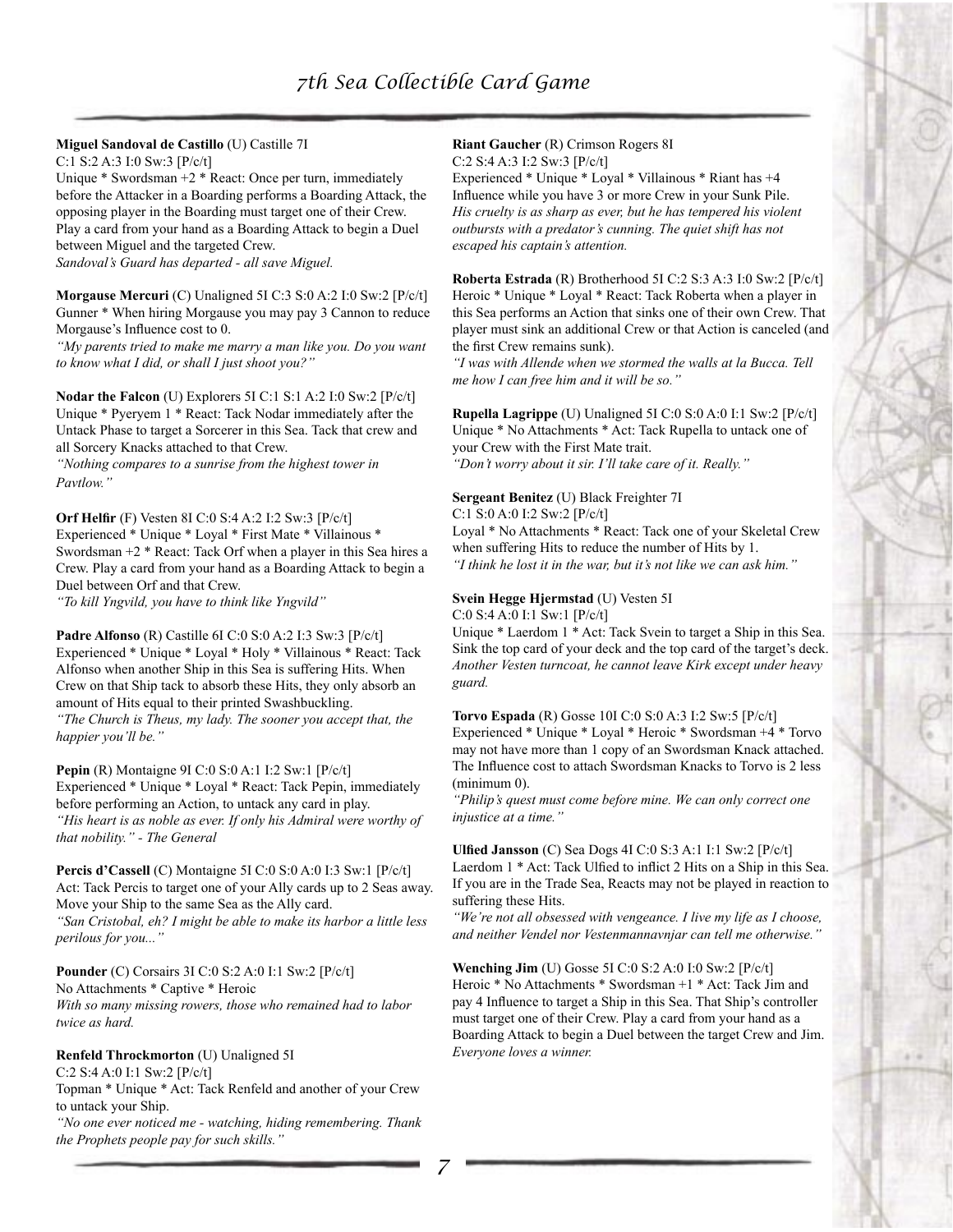**Wilhelm Dunst** (R) Unaligned 7I C:0 S:0 A:3 I:2 Sw:4 [P/c/t] Experienced \* Unique \* Heroic \* Holy \* Swordsman +2 \* React: Tack Wilhelm instead of performing a Boarding Attack to target a Sorcerer or Villainous Crew on the other Ship. That player must sink the target or suffer 6 Hits.

*"War never ends. So too shall it be with my vigilance."*

**Willie Wilcox** (R) Brotherhood 7I C:3 S:2 A:2 I:1 Sw:4 [P/c/t] Experienced \* Unique \* Loyal \* Swordsman +1 \* Willie is considered to have a Hand attachment. Act: Tack and sink one of your Crew to untack Willie.

*The witches' shears took his hand, but Lucrezia had a replacement.*

#### **Zoya the Serpent** (U) Unaligned 3I C:0 S:0 A:0 I:0 Sw:2 [P/c/t] Pyeryem 1

*He claims to wear the skin of a Crescent cobra, though no one has ever seen him use it. Most are too fearful to ask.*

# *Adventures*

### **A Hearty Individual** (U) [T/c/s]

1 Sea Away -- To Complete: Pay 5 Adventuring (4 if completed in the Forbidden Sea). Crew Attachment: +1 Swashbuckling. This Crew absorbs 2 extra Hits when tacking to absorb Hits. *Red cocked her head. "So what do you need from me?" "A second ship," Gosse said "As large and powerful as you can find."*

### **Message from Margaretta** (C) [T/c/s]

1 Sea Away -- To Complete: Pay 3 Adventuring (2 if completed in La Boca). Item \* Crew Attachment: This Crew absorbs 2 extra Hits when tacking to absorb Hits.

*"My mistress begs you to save her husband from certain doom. She says that a single shot revealed your character, and that only a man of honor can help her. Do you understand?"*

#### **One Fell Swoop** (C) [T/c/s]

1 Sea Away -- To complete: Pay 3 Adventuring (2 if completed in the Forbidden Sea). Crew Attachment: Act: Tack this Crew to discard a Chantey in play.

*"San Cristobal." Valoix pointed to the spot on the map. "We take it and this war ends."*

#### **The Fifth Switch** (R) [T/c/s]

Prize \* 2 Seas Away \* Unique -- To complete: Pay 3 Adventuring, then suffer 2 Hits. Item \* Captain Attachment: Act: Sink this card. All Ships suffer a number of Hits equal to twice the number of Sea Attachments they control.

*Kidnapped by her own captain, Maggie had no choice but to do as Kheired-Din commanded.*

#### **The General's Armor** (C) [T/c/s]

1 Sea Away -- To complete: Pay 4 Adventuring (3 if completed in the Trade Sea) Item \* Crew Attachment: +1 Swashbuckling. This crew absorbs 1 extra Hit when tacking to absorb Hits.

*"I left this behind along with my honor," he said quietly. "I used to think they were both a curse. Now I know better."*

### **The Seal of the Thalusai** (R) [T/c/s]

1 Sea Away -- To complete: Pay 4 Adventuring (2 if completed in La Boca). Artifact \* Crew Attachment: React: Tack the Seal of the Thalusai when another play uses a Sorcer Knack. After the effects of that Knack have resolved, sink that Knack. *It snuffs out magic like a torch.*

#### **The Shattered Spear** (R) [T/c/s]

Prize \* 1 Sea Away \* Unique -- To complete: Pay 3 Adventuring, then suffer 4 Hits. Item \* Crew Attachment: React: Tack the Shattered Spear when paying an Influence cost to produce 3 Influence.

*Though destroyed, its pieces are not without power...*

#### **The Siren's Jaw** (R) [T/c/s]

2 Seas Away \* Unique -- To complete: Pay 6 Adventuring (4 if you have a Corsairs Captain). Artifact \* Captain Attachment: React: Tack and sink this card when your Captain is inflicting Hits with a Boarding Attack. Your Captain inflicts an additional number of Hits equal to the number of cards currently in your hand. *"I hear he bought it from Kheired-Din himself."*

### **The Undiscovered Port** (U) [T/c/s]

3 Seas Away -- To complete: Pay 3 adventuring (2 if completed in the Mirror). Port \* Sea Attachment: Act: Tack to untack one of your Ally cards in this Sea. Act: If your Ship is in this Sea, tack to untack your Ship.

# *Attachments*

### **Anointed by Theus** (C) 2Sw [C/d/s]

Holy Crew Attachment -- React: Tack this Crew when you are paying a cancel cost to reduce the cost by this Crew's Influence cost (minimum 0).

*"My crew is sundered," Kheired-Din prayed, "and I cannot proceed with so few remaining. What shall I do, O prophet?" Silence followed, then suddenly his eyes widened with understanding. "Yes... the Lightbringer..."*

### **Braiding the Strands** (R) - [C/d/s]

Crew Attachment \* Fate 1 Knack -- Act: Tack this card and target a player with a Ship in this Sea. Look at the top card of the target player's deck. You may place that card in that player's discard pile or return the card to the top of that player's deck.

*"Your threads and my threads, sad sister. Your loss and my loss. One and the same, now and forever."*

**Crystal Earring** (C) 3Ad [C/d/s]

Crew Attachment \* Item -- +1 Sailing

*"I don't know how it works, but I've never fallen once while wearing it. Plus it's shiny."*

#### **Dashing Blade** (R) - [C/d/s]

Castillian Captain Attachment \* Unique \* -- You must tack one of your Swordsman Crew to put this card into play. React: Tack this card instead of perfomring a Boarding Attack to inflict 3 Hits on the other Ship in the Boarding.

*With Orduno, condemned and his wife a near-prisoner, it falls to others to carry on their cause.*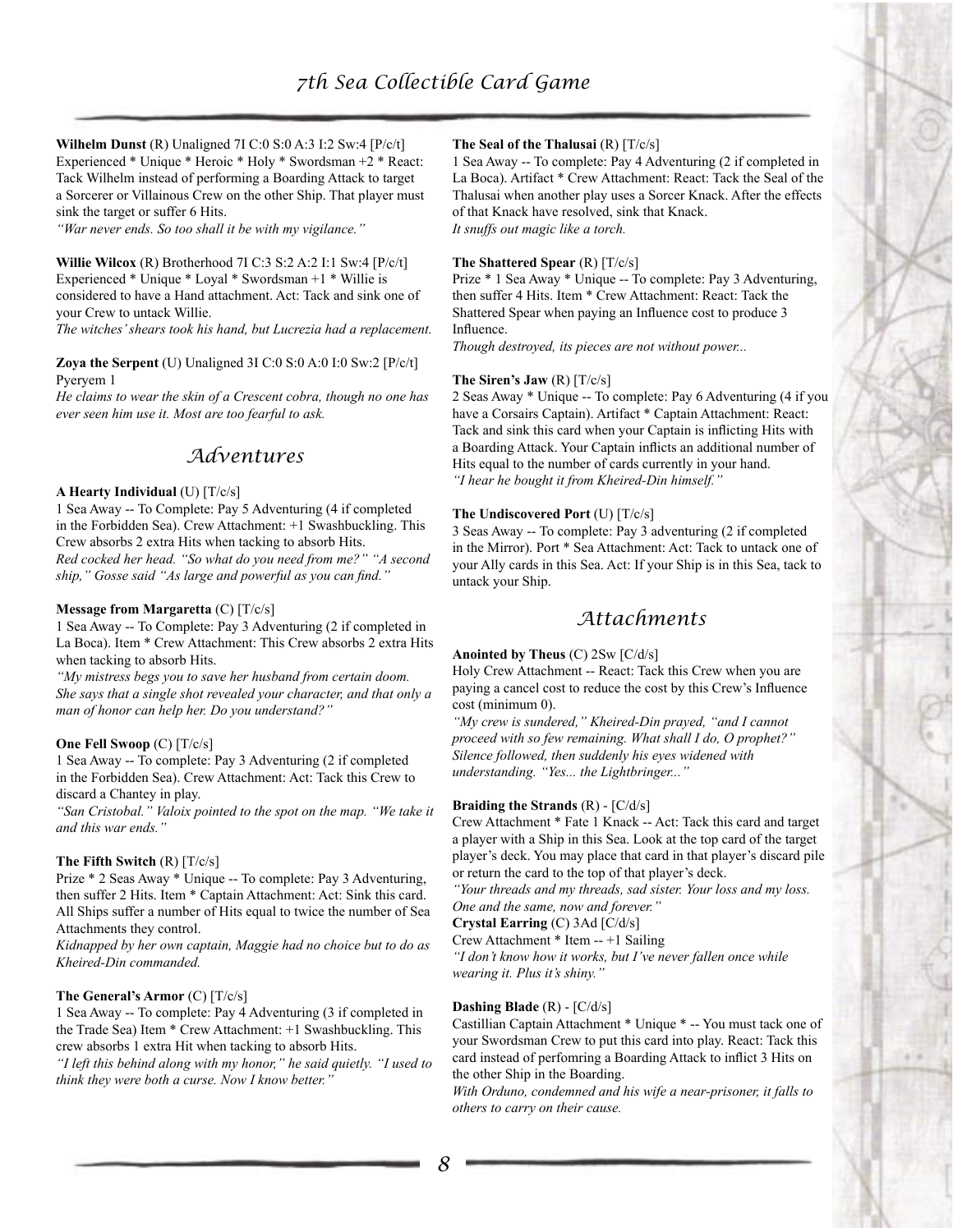### **Eye of Sky and Sea** (R) - [C/d/s]

Crew Attachment \* Glamour 1 Knack \* Eye -- React: Tack this Crew when a Crew in this sea tacks to produce Cannon. That Crew produces no Cannon.

*"Don't look too deep: you could fall in and never come out." -- Celedoine*

### **Fair Warning** (R) 1In [C/d/s]

Captain Attachment \* Unique \* Item -- The skill costs to discard or sink your Ally cards are increased by 1. React: Discard Fair Warning when a player takes an action that results in one of your Ally cards being discarded. That action is cancelled. *"It's from Faust. 'Revolt aboard Strange Skies. Trail lost. Proceeding to final switch'"*

### **Gespucci Bernoulli** (C) 4Ad [C/d/s]

This Sea Attachment \* Ally -- Any player in this Sea may sink this card by producing 4 Swashbuckling as an Action. Act: Tack this card to attach it to a Sea adjacent to this Sea. Act: Tack this card to inflict 3 hits on a Ship in this Sea. The target may pay its Ship move Cost and move to an adjacent Sea to cancel this action. *"My cousin Caligari has Allende. I know where..."*

#### **Grenade** (C) 2Ad [C/d/s]

Crew Attachment \* Item -- React: Discard this Attachment instead of performing a Boarding Attack. The opposing player in the Boarding suffers 4 Hits, then you suffer 1 Hit. *"How far can you run in ten seconds?"*

**Kodiak Bear** (U) - [C/d/s]

Crew Attachment \* Pyeryem 1 Knack -- This Crew absorbs 2 extra Hits when tacking to absorb Hits.

*Terror of the north, the bear's mighty strength can shrug off any blow.*

#### **Matushka's Blessing** (U) - [C/d/s]

Crew Attachment \* Pyeryem Knack -- +1 Pyeryem *Ussara's mother-goddess grants her chosen subjects the power to become as animals.*

### **Owl** (U) - [C/d/s]

Crew Attachment \* Pyeryem 1 Knack -- +2 Cannon *Wise and all-seeing, the owl remembers what others have forgotten -- and strikes with inerring precision.*

### **Rabbit** (R) - [C/d/s]

Crew Attachment \* Pyeryem 2 Knack -- React: Tack this card when you are paying an Adventuring cost to produce 3 adventuring.

*No beast in the field is more fleet of foot or can find so many hidden corners.*

### **Red Fox** (U) - [C/d/s]

Crew Attachment \* Pyeryem 1 Knack -- +2 Adventuring *The cunning fox can locate all manner of treasure, no matter how deeply buried.*

### **Reise (Journey)** (R) - [C/d/s]

Crew Attachment \* Laerdom 2 -- Act: Tack Reise to move your Ship to an adjacent Sea. You may not use this ability to move into or out of a Sea where another Ship is currently located. *"To the Mirror, my brothers. Valhalla and our destiny await." --* 

*Yngvild Olafssdottir*

#### **Sharing a Cot** (R) - [C/d/s]

First Mate Attachment -- This crew counts as one less toward your Ship's crew maximum (minimum 0).

*"Every night, I wake up screaming when his long yellow toenails dig into my shin."*

#### **Sight 'Em Up** (C) 4Ca [C/d/s]

Crew Attachment \* Cannon 4 Knack -- React: Discard this card when this Crew is producing Cannon to produce 3 extra Cannon. *"Morgause can knock the wings off a gull if you give her enough time to aim." -- Sebastiano Scogna*

### **Snow Leopard** (U) 2Sw [C/d/s]

Crew Attachment \* Pyeryem 1 Knack -- A Crew may not have more than 1 copy of Snow Leopard attached. React: Discard Snow Leopard immediately before you draw cards during a Boarding to untack this Crew.

*The snow leopard's keen senses prevent it from ever being suprised.*

### **Starke** (C) 3In [C/d/s]

Sea Attachment \* Port -- Any player in this Sea may sink this Port by producing 5 Cannon as an action. React: Tack this card when another Ship attempts a Boarding with your ship while you are in this Sea. The Boarding attempt is canceled and the Ship attempting the Boarding suffers 2 Hits.

*"Margaretta thought I would find you here, senor."*

### **Steel Earring** (C) 3Ad [C/d/s]

Crew Attachment \* Item -- +1 Cannon *"I made it from the piece uv a wrecked forty-pounder. It whispers in me ear, an' tells me where ta aim"*

#### **The Word of the Vagabond** (R) 2Ad [C/d/s]

Captain Attachment \* Unique -- The cost of this card is reduced by 2 if you have a Brotherhood Captain. React: Tack Word of the Vagabond after you put an Adventure into play to draw a card from your deck.

*"Captain Allende is indeed the heir to the Castillian throne. When the Caligaris have broken him, they will return him home, a puppet king to do as they command."*

#### **Throwing Knives** (C) 2Ad [C/d/s]

Crew Attachment \* Item -- React:Tack and discard Throwing Knives instead of performing a Boarding Attack to inflict 1 Hit on the opposing ship.

*"Let's play a game. Its called Cripple the Loudmouth."*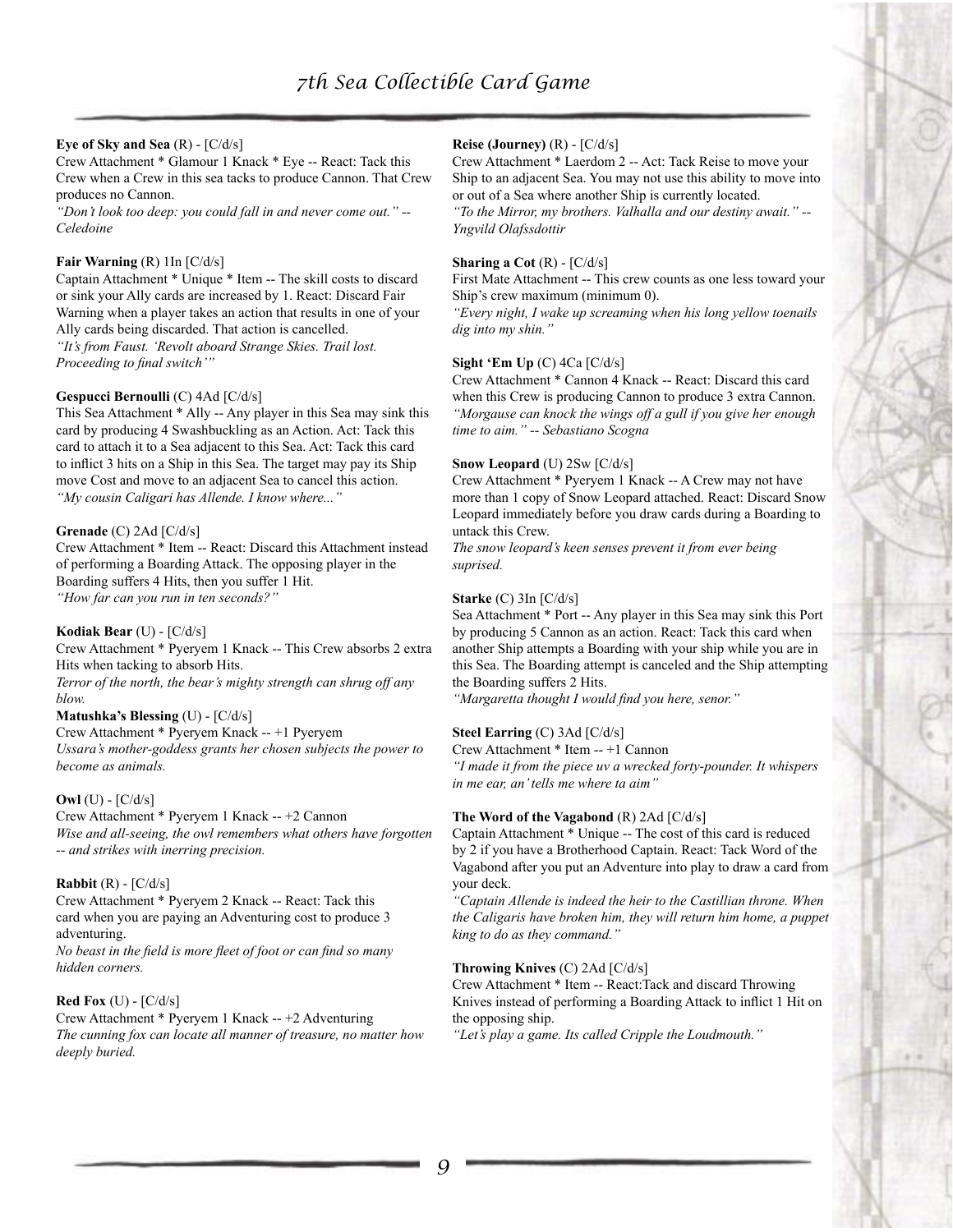# *Chanteys*

### **"The Lightbringer is Ours!"** (U) -/4In [T/c/s]

Any player may sink this Chantey by producing 7 Influence as an action. All Captains have the following ability: React: Once per turn, discard one of your Crew aligned to your Captain's faction when you are paying an Influence cost to produce 2 Influence. *"Captain?!" Cosette gasped. "You're not letting him TAKE her...?!"*

### **Cossette's Mutiny** (U) -/4In [S/d/p]

All Captains have the following ability: Act: Once per turn, target a Ship to inflict Hits equal to the number of Crew on Board with a different Faction symbol than their Captain.

*"You're not letting him take Maggie," Cosette snarled. "We'll kill you first." The crew nodded in silent assent and drew their weapons.*

### **Eternal Desire** (C) -/4Sa [D/p/t]

All Captains have the following ability: React: Discard a card from your hand when paying your Ship's Move Cost to produce 1 Sailing.

*"How could you have loved a woman so cruel?" Ernesto smiled sadly. "I looked past her cruelty to the loneliness which caused it."*

### **First Tide** (C) -/- [D/p/t]

Any player may sink this Chantey by sinking three cards from their hand as an action. Crew with the Topman trait have +3 Sailing. *"I'm sailin' few Carleon at first tide. If any o' you ain't there - if any o' you don't wanna follow me to the end o' this - I understand." -Bonnie McGee*

### **Hidden Talents** (C) -/- [S/d/p]

All Captains have +1 to each of their skills. *"I see Kheired-Din has put a bounty on my head. What makes you think you can collect it?" - Ernesto Castillus*

#### **High King Asbjornsson** (C) -/- [P/c/t]

All Captains have +3 Influence while in their Starting Sea. *The King looked up as Olafsdottir approached. "The Island," he said and smiled. "It holds the key to your revenge."*

### **Imprisonment in El Morro** (C) -/- [D/p/t]

Any player may sink this Chantey by producing 6 Swashbuckling as an action. Crew with the Gunner trait produce 2 extra Cannon when tacking to produce Cannon.

*Trapped within the impenetrable fortress walls, beyond hope of rescue or redemption, Enrique Orduno waits for the Inquistion to burn him.*

### **Jacques and the Kire** (U) -/- [P/c/t]

Any player may sink this Chantey by tacking a Crew with an Influence cost greater than 5, as an action. All Crew enter play tacked unless the hiring player discards a card from their hand. *"it's good to see you, old friend. I have some news regarding your father... and the order he served."*

### **Lyin' John Flees** (U) -/- [D/p/t]

Any player may sink this Chantey by producing 4 Cannon as an action. Players may not preform more than one Cannon Attack during a turn.

*The last cannonshell splashed in the water as the rowboat sped away. "What happened?" Bonnie asked. "Mr. Fox showed his true colors," Nichole replied.*

### **Message From the Grave** (U) -/- [C/d/s]

Any player may sink this Chantey by producing 6 Swashbuckling as an action. All players must tack or discard one of their non-Captain Crew during each Draw Cards Phase.

*As Thomas approached, Gosse drew the saber the Rose and Cross had given him. "Theus forgive me for what I am about to do..."*

#### **Neither Asked Nor Given** (C) 2Ad/2Ad [T/c/s]

Players draw 2 fewer cards after each round of a Boarding (minimum 1).

*"My men are Montaigne. Loyal. Courageous. Quarter from them will be neither asked nor given." -Admiral Valoix*

### **The Island** (C) -/- [S/d/p]

Any player may sink this Chantey by tacking their Captain as an action. Players may not play Chanteys.

*Imperatrice Morella cried in horro as the threads converged before her. "The Island!" she shrieked. "The 7th Sea will consume us!"*

### **The Rage of the Vesten** (C) 2Sw/- [S/d/p]

All Crew tacking to absorb Hits absorb 2 extra Hits. *"Ship by ship, Vendel by Vendel... it's not enough. We need something to destroy them ALL, or else our war will fail." - Red Thorfild*

#### **The Revenge of the Damned** (U) -/- [C/d/s]

Any player may sink this Chantey by tacking their Ship and Captain as an action. The Ship(s) with the most Crew on board has its Move Cost increased by 2.

*The Black Freighter sailed for the Mirror, leaving a trail of haunted destruction in its wake. Necros knew that Gosse would follow.*

#### **The Trail of the Dead** (C) -/3Sw [C/d/s]

All Crew tacking or sinking to absorb Hits, absorb 1 fewer Hit (minimum 1)

*The family drew together, praying for a quick death as the Freighter's crew drew closer...*

### **The Trial of Orduno** (U) -/- [S/d/p]

Any player may sink this Chantey by discarding any two of their untacked Crew as an action. All captains have the following ability: Act: Tack your Captain and your Ship to move to your Starting Sea.

*"I find you guilty of heresy and conspiracy against the Church. You shall burn for your sins."*

### **The Vision Spreads** (C) 3Ad/5Ad [P/c/t]

All Crew have their Influence cost increased by 2. *Cardinal Verdugo fell to his knees as the vision overwhelmed him. "The Island!" he screamed. "The Fourth Prophet approaches!"*